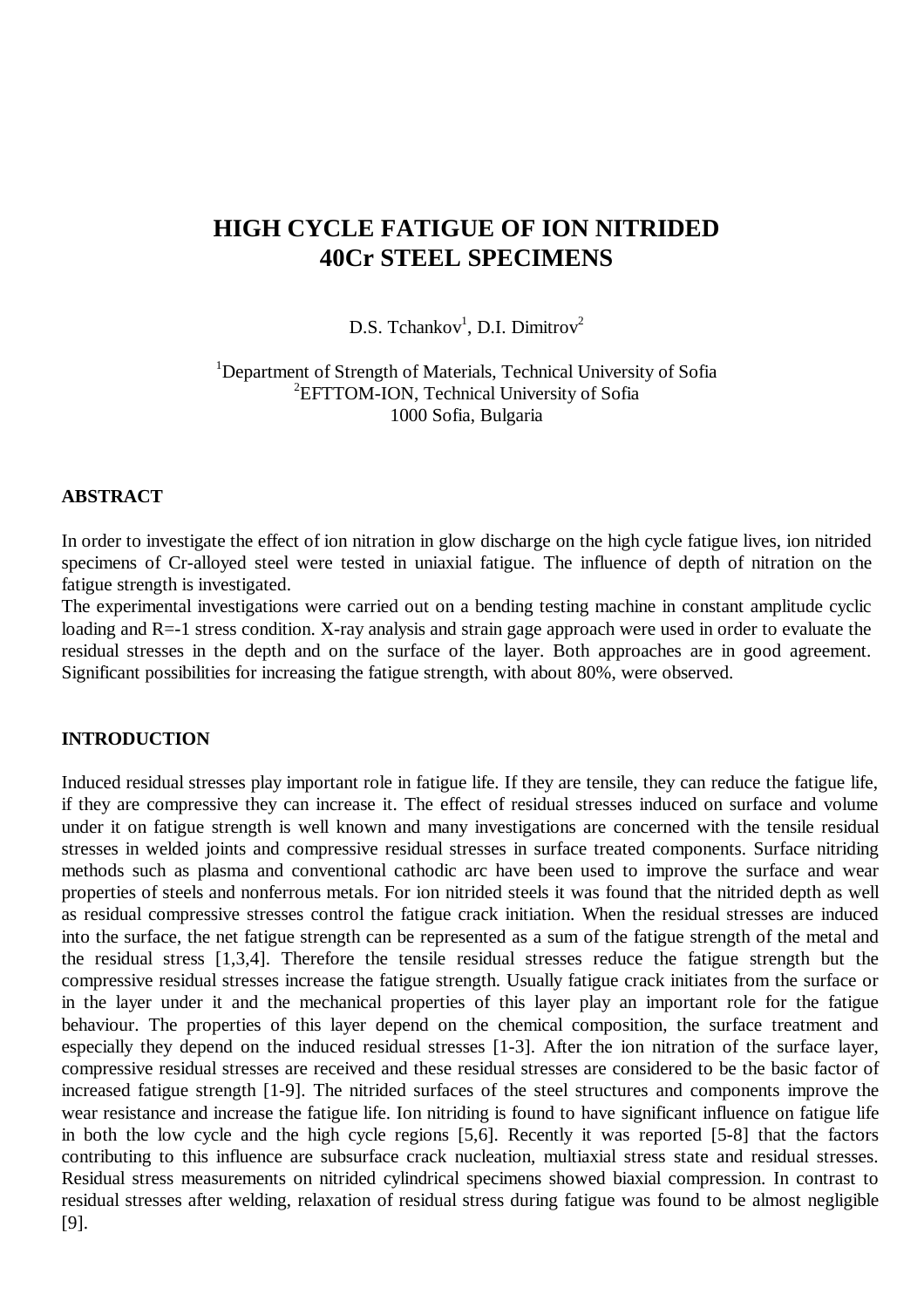In this paper the influence of induced residual stresses to fatigue strength and the material structure received by different ion nitration regimes (or depth of ion nitrided layer) are discussed.

# **EXPERIMENTAL DETAILS**

The specimens used in this study ware produced from a chromium alloyed steel 40Cr, as found in the market. The material was quenched from  $850^{\circ}$ C and tempered at  $580^{\circ}$ C. The chemical composition (wt%) is shown in Table 1. Ion nitration regimes and mechanical properties (surface hardness, HV, and ultimate tensile stress) are presented in Table 2. The specimens were ion nitrided at  $T=540^{\circ}$  C, because this is the maximum temperature before a change of hardness and other mechanical properties to occur. The working pressure of the gas  $(NH_3)$  in the chamber was P=2.5 mbar. The geometry of the specimen is shown in Fig. 1a.

The prepared specimens with different ion nitration times as well as non-nitrided specimens were tested under fatigue constant amplitude loading and stress ratio R=-1. The experiments were performed on an electroresonance testing machine. All the tests were carried out under load control, with frequency between 25 to 30 Hz. The stress amplitude was kept constant until the crack initiated.

The phase composition was identified at the same depths by X-ray diffraction analysis (DPA) using  $Co-K\alpha$ radiation. In depth residual stresses were determined by a biased picture technique for the (222)  $d_{0.825A}$  on  $\alpha$ -Fe at Cu-K<sub>a</sub> radiation and a new strain gauge approach were used for surface measurement.

## **RESULTS AND DISCUSSION**

## *Fatigue life of in nitrided specimens*

Solid specimens of chromium alloyed steel 40Cr with different ion nitration times were fatigued as well as non-nitrided specimens. To describe the difference between these specimen groups, the time of ion nitration was used as parameter because a decisive influence of the depth of nitration had the time of the surface treatment. It is worth noting that under this loading condition the cracks propagate very fast through the specimen cross section, therefore the number of cycles for the crack propagation can be considered negligible.

The fatigue testing results representing the change of the fatigue strength due to the depth of the nitrided layer are shown in Fig.2. A very strong influence of the nitration on the fatigue strength is observed. The S-N curves of the nitrided and non-nitrided specimens are clearly different. The behaviour of ion nitrided specimens became nearly elastic and fatigue strength for a number of cycles less than 100,000 is close to the ultimate tensile strength of the material. The fatigue strength and the fatigue limit of the nitrided specimens are 70-80 % higher than these of the non-nitrided specimens. In other hand a small change of the fatigue strength for the different depths of the nitrided layer is observed. The variation of the fatigue limit with depth of nitrided layer is shown in Fig.3. The fatigue limit increases with increasing the depth of nitrided layer and a power function, as shown in Fig.3, can be used to describe this behaviour. The reason of increased fatigue strength is that when nitrided layer increases above a specific level, the residual stresses change the fatigue strength and the fracture starts from a point under the nitrided layer. It have to be noted that for almost all fractured specimens nitrided at 8 h. and 16 h. and for all of them nitrided at 40h. and 60h. the crack began under the nitride layer.

It is well known that the surface hardness after the ion nitration increases [1-10]. The hardness on the surface of the specimens was measured and results are shown in Table 2. The thickness of the hardened layer is about 0.2, 0.3, 0.5 and 0.6 mm for the different ion nitration regimes and the maximum hardness is measured at the surface. The hardness decreases with the depth and reaches a level typical for the initial state of the steel. The analysis shows that there is no clear relationship between the fatigue strength and the surface hardness. The depth of nitrided layer, respectively the depth of compressive residual stresses distribution should be more important parameter to describe fatigue strength.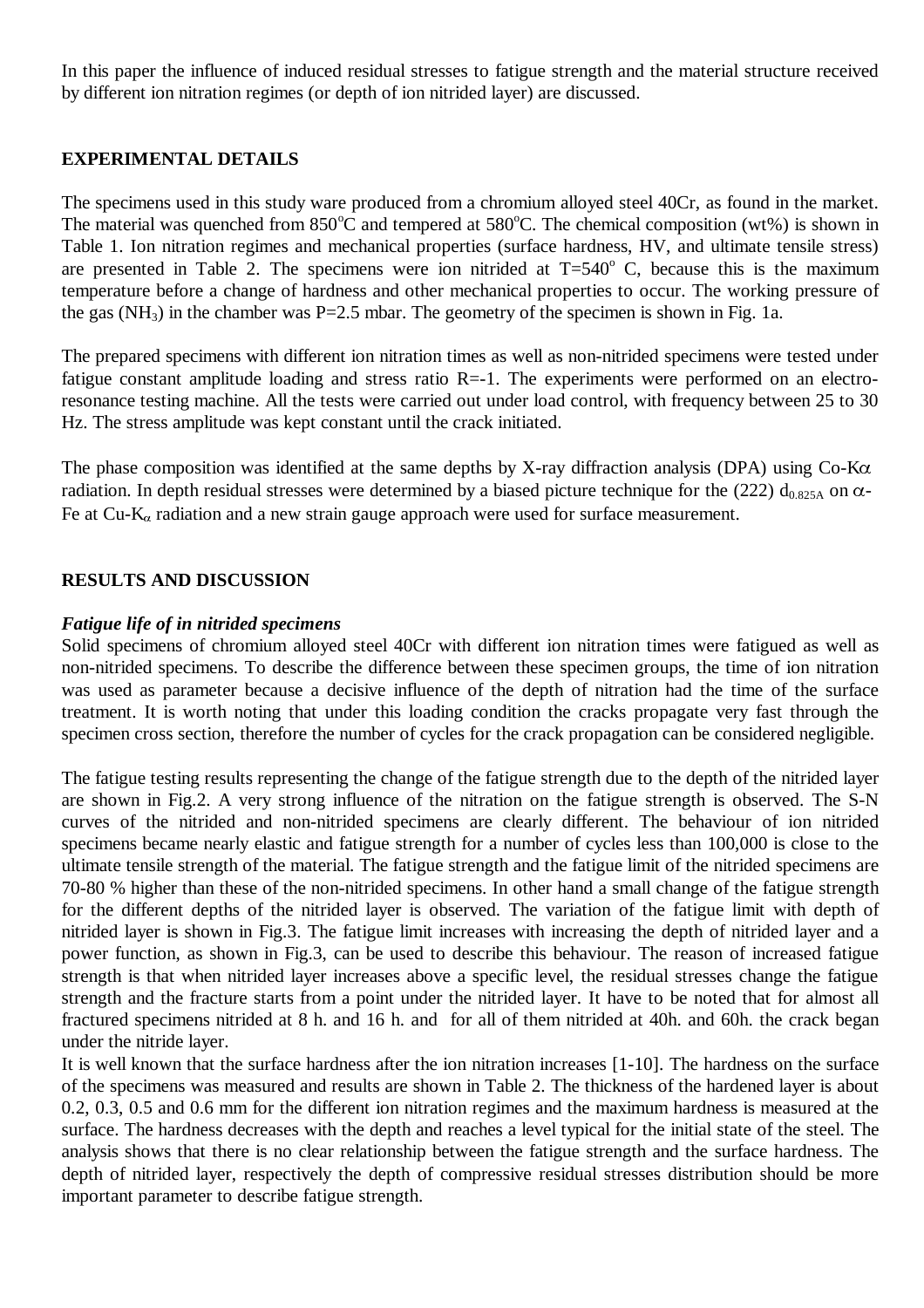#### *Analysis of residual stresses*

In depth residual stresses were determined by a biased picture technique and a new strain gauge approach was used for surface measurement. For the last one, the residual stresses were obtained by cutting the specimen and continuously measuring the strains. Two strain gauges were bonded on the surface of fatigue fractured specimens with 60 h. nitration, as shown in Fig.1b,. To remove the soft core of the specimens, they were bored with bores starting from 4mm and finishing with 8.8mm i.e. the remaining wall thickness was 0.6 mm. The internal diameter was chosen thereby only nitrided surface to remain. Finally the specimens were cuted in axial and perpendicular to the axis direction, to allow the residual stresses in the nitrided layer to deform it and to measure the strains, Fig.1b. Strains at the end were used to determine the residual stresses. As on the surface exists biaxial state of stresses, it was simple to use the Hooke's law and to estimate the stresses according the equations bellow,

$$
\sigma_1 = -\frac{E}{1 - v^2} (\varepsilon_1 + v \varepsilon_2)
$$
  
\n
$$
\sigma_2 = -\frac{E}{1 - v^2} (\varepsilon_2 + v \varepsilon_1)
$$
\n(1)

where  $E$  and  $V$  are modulus of elasticity and Poisson's ratio for the nitrided layer.

To determine the tensile properties of the ion nitrided layer thin walled specimens were used, Fig.1c. The thickness of the specimen wall was determined to be 0.6 mm, the same as the thickness of the nitrided layer of 60 h. ion nitrided solid specimens used in fatigue tests. It was assumed that if the same nitration procedure is applied to these thin walled specimens the same nitrided depth as in the solid specimens would be received. In fact total wall thickness will be nitrided. These thin walled specimens were tensile tested to obtain the mechanical properties of the nitrided material. Modulus of elasticity and Poisson ratio for nitrided material and non-nitrided material are 197GPa and 0.262 ; 221GPa and 0.285 respectively. These values were used in the stress calculations.

The results form the residual stresses estimation are shown in Fig.4, where solid symbols represent residual stresses obtained by the strain gage approach. It is clear that this measurement technique can identify the residual stress on the surface. Also it is in a good agreement with the results of other investigators [1,4,9] using different measurement techniques. The significant residual stresses that were identified can explain in the best way the improvement of the fatigue strength of the specimens, Fig 5. According to it crack initiates at a point where the applied stress exceeds the fatigue strength. Gaussian model for fatigue strength gives good approximation of the experimental results. The data points representing the fatigue strength distribution were estimated as algebraic sum of fatigue limit of non-nitrided material and the compresive residual stresses on the surface and idepth of the specimen.

## **CONCLUSIONS**

The fatigue strength and residual stresses of ion nitrided specimens with different nitration times and nonnitrided specimens of steel 40Cr were investigated. The following conclusions were reached:

- 1. After the ion nitration of the specimens their fatigue strength improves significantly. The fatigue strength increases compared with the non-nitrided specimens and the specimens with deepest nitride layer have the highest fatigue strength.
- 2. Strain gage measurement approach was used for surface residual stresses estimation. The presence of high compressive stresses on surface can explain the increased fatigue strength and crack initiation under the nitrided layer.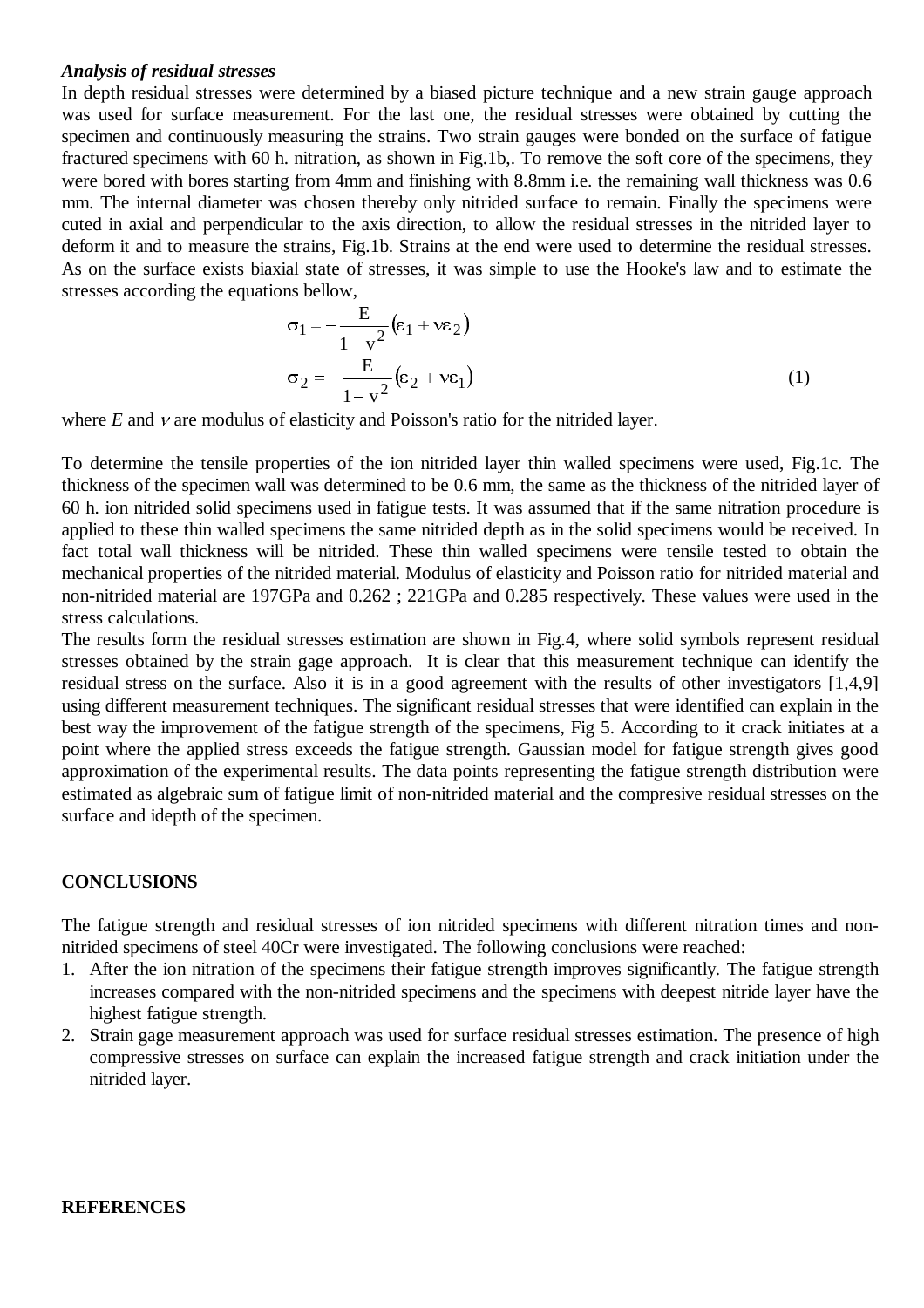- 1. Suresh, S. (1991) *Fatigue of Materials*, Cambridge University Press, Cambridge.
- 2. Cowling, J.M. (1988) *Fatigue Cracking in Nitrided Steels*, The Parthenon Press.
- 3. Niki-Lari, A., (Ed), (1987) *Advances in Surface Treatments*, Pergamon Books.
- 4. Spies, (1993) Fatigue behaviour of nitrided steels, *Steel Research*, Vol.64, No3/4, pp. 441-448.
- 5. Qian, J., Fatemi, A., Cordes, T. S. (1993) In: Proc. 5th Int. Conf. on Fatigue Thresholds, Montreal.
- 6. Qian, J., Fatemi, A. (1995) *Int. J. Fatigue*, Vol.17, No1, pp.15-24.
- 7. Balbi, M. et. al. (1993) Proc. IGF9- IX Conv., Rome, (in Italian).
- 8. Lin L., Cao, W., Lu, X. (1986) *Trans. Met. Heat Treat.*, No1 pp. 35-47.
- 9. Onuki, A., et.al. (1992) In: Proc. 9th European Conf. Fracture, Varna, pp.377-382.
- 10.Buchkov, D., Toshkov, V. (1985) *Ion Nitration*, Tehnika, Sofia.(in Bulgarian)
- 11.Dimov, D., Dimitrov, D., Tchankov, D., Tonchev, A. (1988) In: Proc. Sci. Conf. Ruse'88, VTU Ruse. (In Bulgarian).
- 12.Veselinov et. al. (1989) Investigation of the effect of ion nitration on the mechanical properties of steels, Report No 02624/89, TU-Sofia. (In Bulgarian).

## TABLE 1

## CHEMICAL COMPOSITION OF MATERIAL USED , (WT.%)

|                                       |                 | Mn |  |  |
|---------------------------------------|-----------------|----|--|--|
| $\begin{bmatrix} 0 & 4 \end{bmatrix}$ | $0.96 \pm 0.67$ |    |  |  |

| Nitration       | Phases                    | Phase amount   |                 | Thickness   | Surface         | <b>Ultimate Tensile</b> |
|-----------------|---------------------------|----------------|-----------------|-------------|-----------------|-------------------------|
| time            |                           |                |                 | of nitrided | hardness        | Strength, MPa           |
|                 |                           | $\gamma'$ wt.% | $\epsilon$ wt.% | layer, mm   | HV <sub>5</sub> |                         |
|                 |                           |                |                 |             | HRC 30-32       | 1065                    |
| 8 h             | $+ \epsilon$<br>$\gamma'$ | 85             | 15              | 0.2         | $638 \pm 15$    | 1020                    |
| 16 <sub>h</sub> | $+ \epsilon$<br>$\gamma'$ | 70             | 30              | 0.3         | $575 \pm 18$    | 1019                    |
| 40 h            | $3+$                      | 75             | 25              | 0.5         | $608 + 29$      | 1049                    |
| 60 <sub>h</sub> | $3+$<br>$\gamma$          | 75             | 25              | 0.6         | $608 \pm 17$    | 1031                    |

# TABLE 2 MECHANICAL PROPERTIES AND PHASE ANALYSIS RESULTS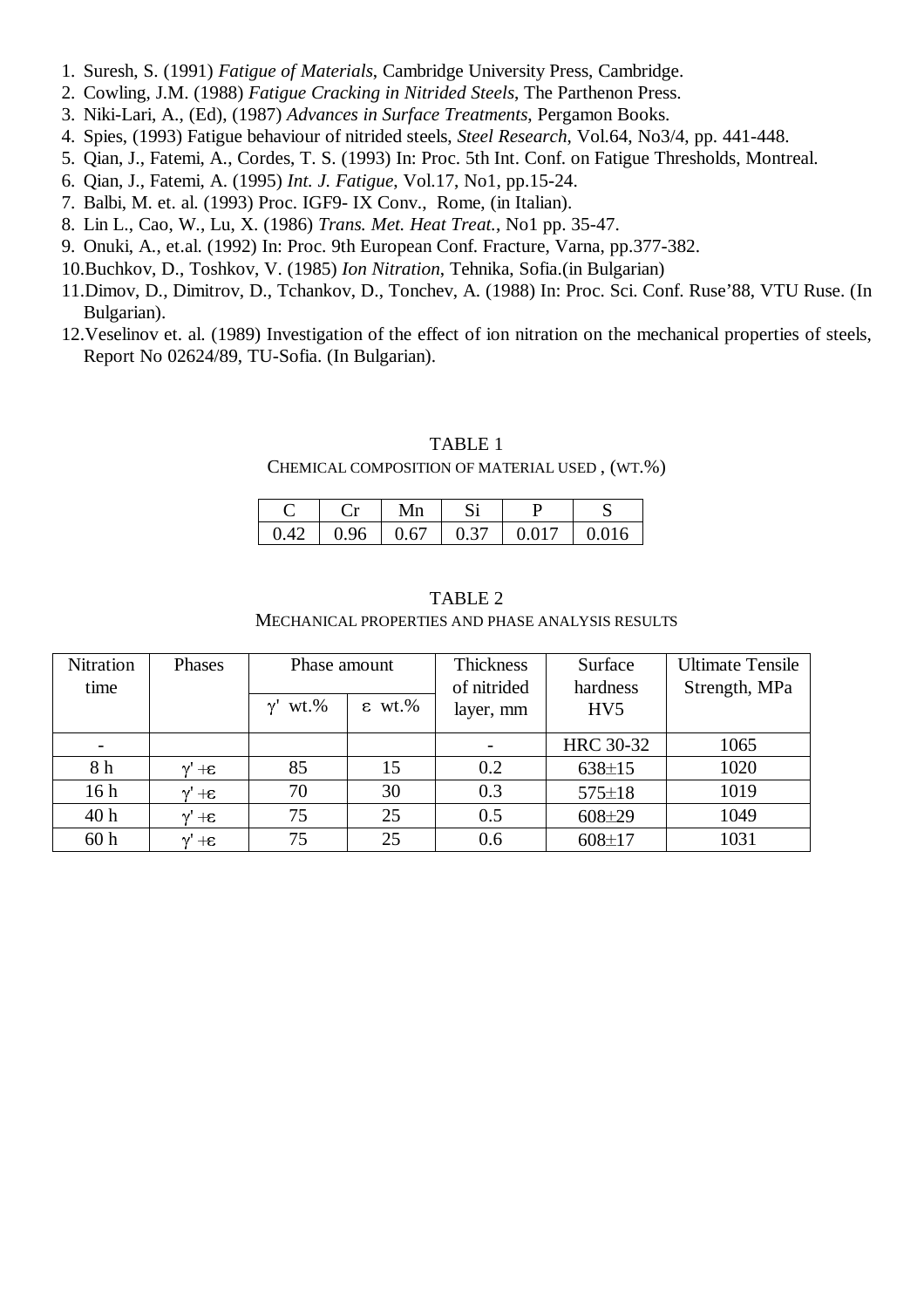

Fig. 1a. Specimen geometry for fatigue testing.



Fig1b. Specimen dimensions after residual stress measurement.



Fig.1c. Specimen geometry for tensile testing of ion nitrided layer.



Fig. 2. S-N curves for steel 40Cr annealed specimens and after ion nitration.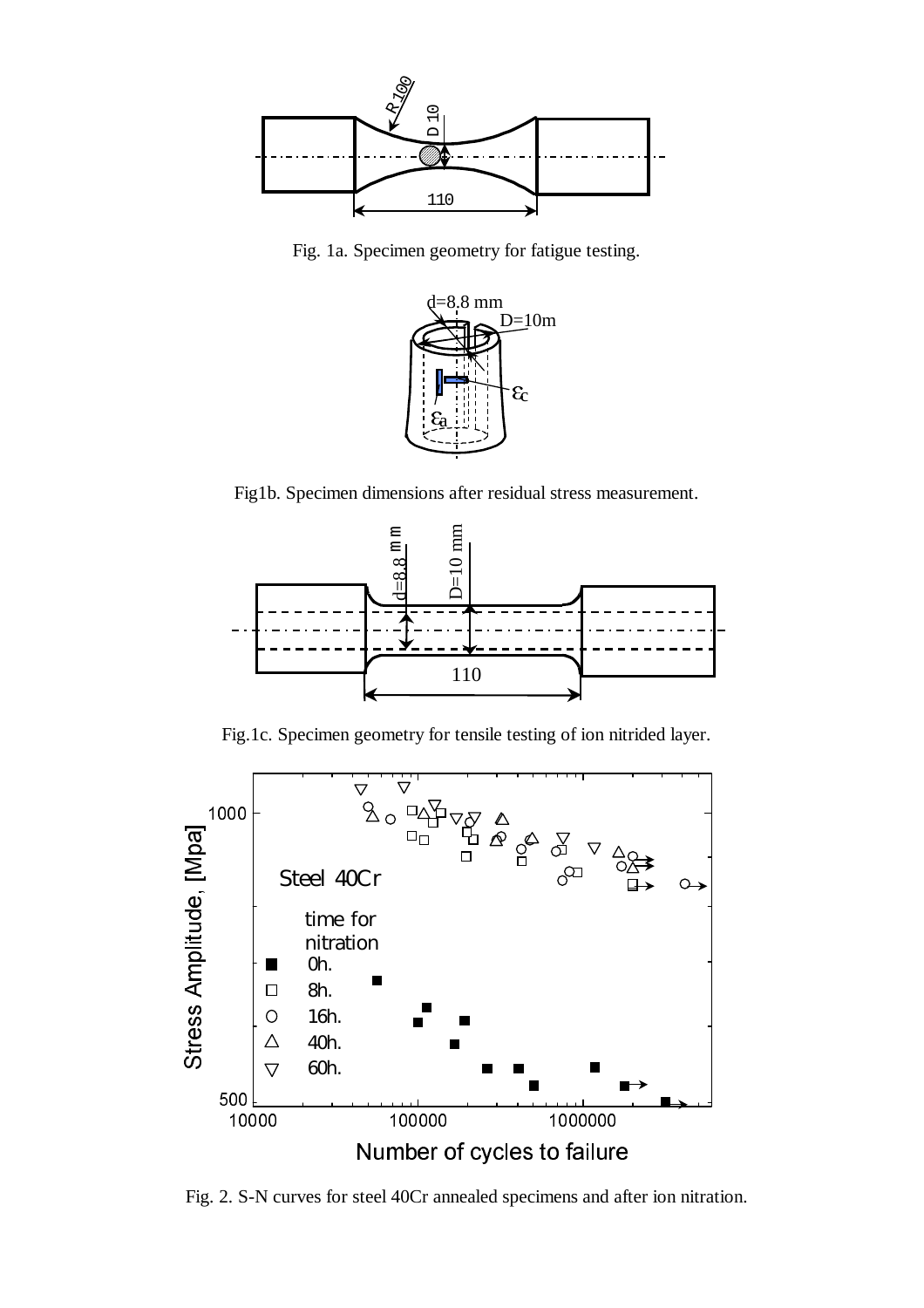

Fig. 3 Variation of fatigue limit with depth of nitrided layer.



Fig.4. Variation of compressive residual stresses with depth of nitration.